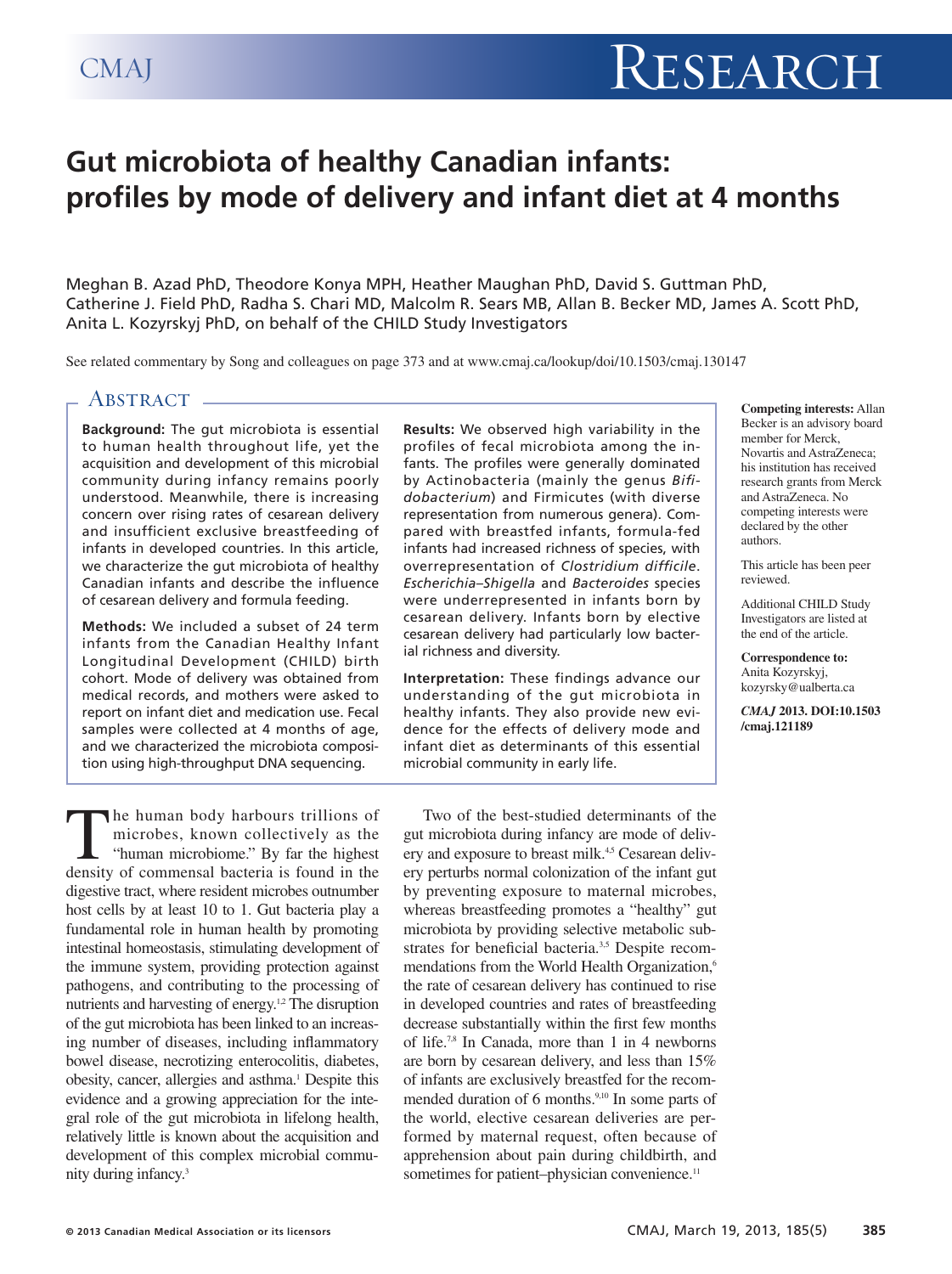The potential long-term consequences of decisions regarding mode of delivery and infant diet are not to be underestimated. Infants born by cesarean delivery are at increased risk of asthma, obesity and type 1 diabetes, <sup>12</sup> whereas breastfeeding is variably protective against these and other disorders. <sup>13</sup> These long-term health consequences may be partially attributable to disruption of the gut microbiota. 12,14

Historically, the gut microbiota has been studied with the use of culture-based methodologies to examine individual organisms. However, up to 80% of intestinal microbes cannot be grown in culture. 3,15 New technology using

culture-independent DNA sequencing enables comprehensive detection of intestinal microbes and permits simultaneous characterization of entire microbial communities. Multinational consortia have been established to characterize the "normal" adult microbiome using these exciting new methods; <sup>16</sup> however, these methods have been underused in infant studies. Because early colonization may have longlasting effects on health, infant studies are vital. 3,4 Among the few studies of infant gut microbiota using DNA sequencing, most were conducted in restricted populations, such as infants delivered vaginally, <sup>17</sup> infants born by

| <b>Table 1:</b> Characteristics of term infants in study population                                          |      |   |                                   |                      |                          |                              |                                                               |                                    |
|--------------------------------------------------------------------------------------------------------------|------|---|-----------------------------------|----------------------|--------------------------|------------------------------|---------------------------------------------------------------|------------------------------------|
|                                                                                                              |      |   |                                   | Premature rupture    | Group B                  | <b>Breastfeeding</b>         | Use of antibiotics                                            |                                    |
|                                                                                                              | Age, |   | Mode<br>Infant wk Sex of delivery | of membranes<br>>24h | streptococcal<br>culture | at time of<br>fecal sampling | Mother (timing)                                               | Infant (age)                       |
| Vaginal delivery, not breastfeeding                                                                          |      |   |                                   |                      |                          |                              |                                                               |                                    |
| A                                                                                                            | 23   | F | Vaginal                           | No                   | <b>No</b>                | None                         | Cephalexin (31 WG)                                            | Mother could not recall            |
| B                                                                                                            | 18   | F | Vaginal                           | <b>No</b>            | Yes                      | None                         | Penicillin G (labour)                                         | None                               |
| C                                                                                                            | 22   | F | Vaginal                           | No                   | No                       | None                         | None                                                          | Mother could not recall            |
| D                                                                                                            | 15   | F | Vaginal                           | Yes                  | No                       | None                         | None                                                          | Ampicillin and<br>gentamicin (2 d) |
| Ε                                                                                                            | 13   | M | Vaginal                           | No                   | Yes                      | None                         | Azithromycin (20 WG);<br>Penicillin G (labour)                | None                               |
| F                                                                                                            | 23   | M | Vaginal                           | No                   | Unknown                  | None                         | Unknown                                                       | None                               |
| G                                                                                                            | 16   | M | Vaginal                           | No                   | Yes                      | None                         | Penicillin G (labour)                                         | None                               |
| <b>Vaginal delivery, breastfeeding</b>                                                                       |      |   |                                   |                      |                          |                              |                                                               |                                    |
| н                                                                                                            | 14   | F | Vaginal                           | No                   | No                       | Exclusive                    | None                                                          | None                               |
| $\mathbf{I}$                                                                                                 | 17   | F | Vaginal                           | Yes                  | <b>No</b>                | Partial                      | None                                                          | None                               |
| J                                                                                                            | 15   | M | Vaginal                           | No                   | Unknown                  | Exclusive                    | Ampicillin (after delivery)                                   | None                               |
| K                                                                                                            | 18   | M | Vaginal                           | No                   | <b>No</b>                | Exclusive                    | None                                                          | None                               |
| L                                                                                                            | 15   | M | Vaginal                           | No                   | No                       | Exclusive                    | None                                                          | None                               |
| M                                                                                                            | 21   | F | Vaginal                           | No                   | Yes                      | Partial                      | None                                                          | None                               |
| N                                                                                                            | 11   | F | Vaginal                           | No                   | No                       | Partial                      | None                                                          | None                               |
| O                                                                                                            | 20   | F | Vaginal                           | No                   | <b>No</b>                | Exclusive                    | None                                                          | None                               |
| P                                                                                                            | 19   | F | Vaginal                           | No                   | No                       | Exclusive                    | None                                                          | None                               |
| Q                                                                                                            | 21   | F | Vaginal                           | Yes                  | <b>No</b>                | Exclusive                    | None                                                          | None                               |
| R                                                                                                            | 20   | M | Vaginal                           | No                   | <b>No</b>                | Exclusive                    | None                                                          | None                               |
| Cesarean delivery, not breastfeeding                                                                         |      |   |                                   |                      |                          |                              |                                                               |                                    |
| S                                                                                                            | 17   | F | Cesarean, EM                      | No                   | No                       | None                         | Cefazolin (preop);<br>cefazolin and<br>metronidazole (postop) | None                               |
| $\mathsf{T}$                                                                                                 | 14   | M | Cesarean, EM                      | <b>No</b>            | <b>No</b>                | None                         | Cefazolin (postop)                                            | None                               |
| <b>Cesarean delivery, breastfeeding</b>                                                                      |      |   |                                   |                      |                          |                              |                                                               |                                    |
| U                                                                                                            | 15   | M | Cesarean, EL                      | No                   | Unknown                  | Partial                      | Cefazolin (preop)                                             | Amoxicillin (6 wk)                 |
| $\vee$                                                                                                       | 18   | M | Cesarean, EL                      | No                   | Unknown                  | Exclusive                    | Cephalexin (postop)                                           | None                               |
| W                                                                                                            | 18   | M | Cesarean, EM                      | <b>No</b>            | Yes                      | Partial                      | Penicillin G (labour)                                         | None                               |
| $\times$                                                                                                     | 16   | M | Cesarean, EL                      | <b>No</b>            | <b>No</b>                | Exclusive                    | Clindamycin (preop)                                           | Amoxicillin (12 wk)                |
| Note: EL = elective, EM = emergency, preop = preoperatively, postop = postoperatively, WG = weeks gestation. |      |   |                                   |                      |                          |                              |                                                               |                                    |

**386** CMAJ, March 19, 2013, 185(5)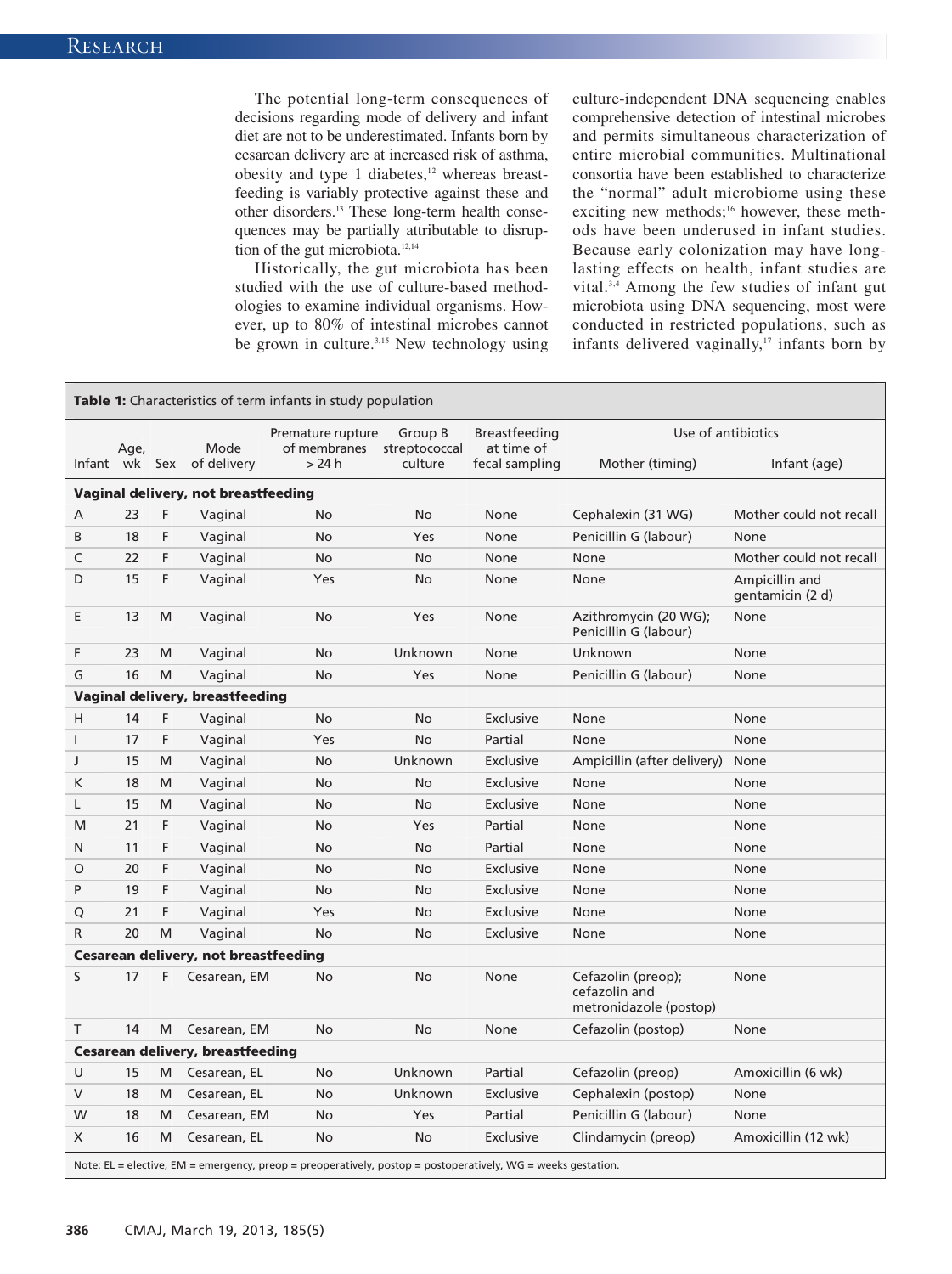cesarean delivery who were formula-fed18 or preterm infants with necrotizing enterocolitis.<sup>19</sup>

Thus, the gut microbiota is essential to human health, yet the acquisition and development of this microbial community during infancy remains poorly understood. <sup>3</sup> In the current study, we address this gap in knowledge using new sequencing technology and detailed exposure assessments<sup>20</sup> of healthy Canadian infants selected from a national birth cohort to provide representative, comprehensive profiles of gut microbiota according to mode of delivery and infant diet.

### **Methods**

#### **Study design**

This descriptive study included 24 term (37–41 weeks' gestation) infants whose mothers were recruited at the Winnipeg, Manitoba, site of the Canadian Healthy Infant Longitudinal Development (CHILD) population-based birth cohort (www.canadianchildstudy.ca). Pregnant women were enrolled between November 2008 and August 2009. We selected the first 24 infants for whom fecal samples were available for analysis.



Figure 1: Composition of fecal microbiota in 24 healthy infants (mean age 4 mo), at the phylum (A) and family (B) level, by mode of delivery and diet. Each column represents 1 infant, as described in Table 1. BF - = no breastfeeding, BF + = exclusive or partial breast**feeding from birth until fecal sampling.**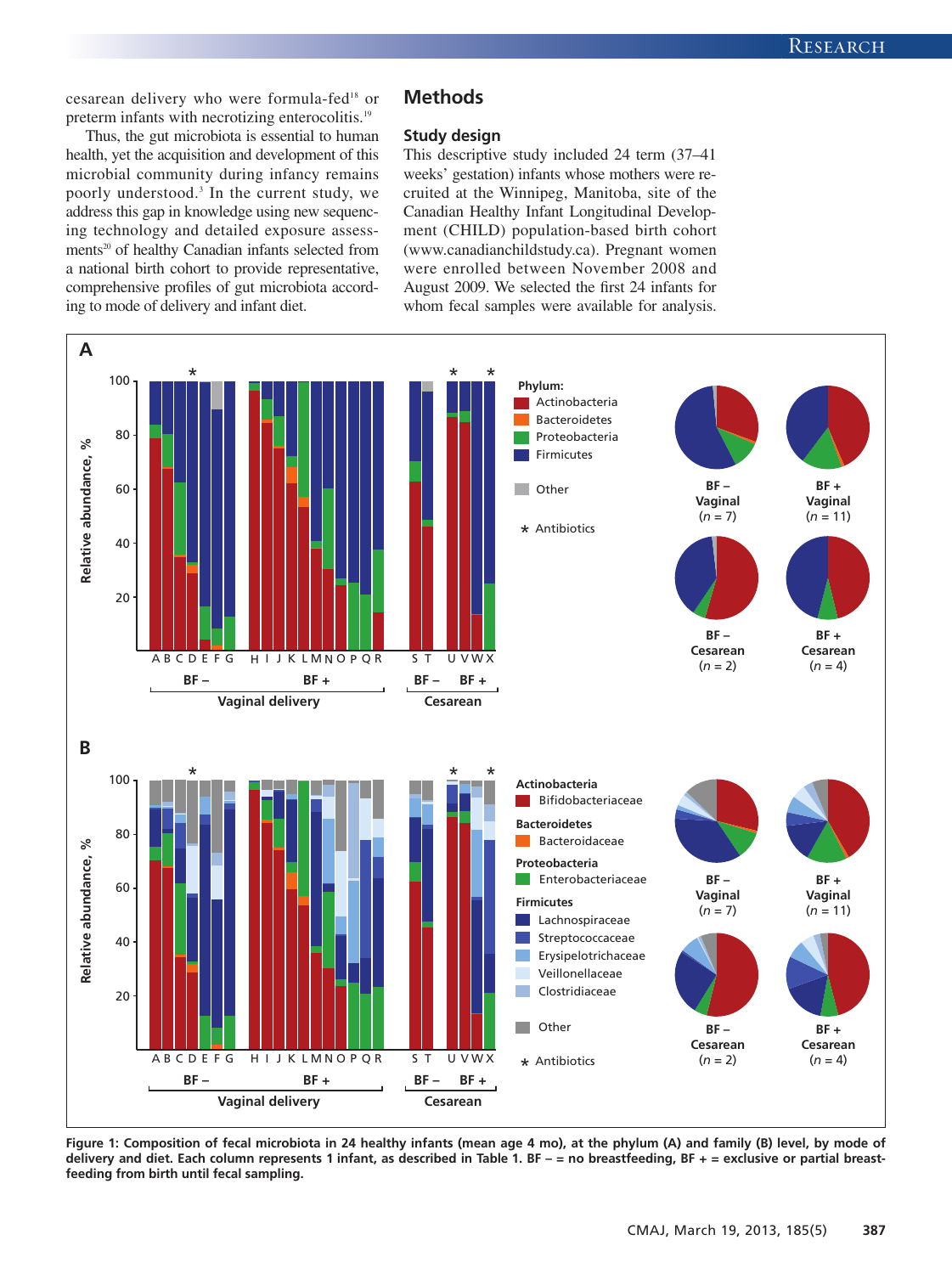Mode of delivery, timing of membrane rupture, use of maternal antibiotics and group B streptococcus status were obtained from hospital records. Stool samples were collected from the infants at age 3–4 months. Mothers were asked to complete a questionnaire for information about infant diet (categorized as exclusive, partial or no breastfeeding) and medication use. Informed consent was obtained from parents at enrolment. This study was approved by the University of Manitoba Health Research Ethics Board.

#### **Analysis of fecal samples**

Complete protocols are included in Appendix 1 (available at www.cmaj.ca/lookup/suppl/doi :10.1503/cmaj.121189/-/DC1). In brief, bacterial

**Table 2:** Relative abundance and frequency of dominant phyla, families and genera in fecal samples obtained at 4 months from 24 healthy Canadian infants

| Taxon*                | Relative abundance, t<br>%, median (IQR) | Frequency,<br>no. (%) of infants |           |            |
|-----------------------|------------------------------------------|----------------------------------|-----------|------------|
| <b>Actinobacteria</b> | 36.4 (10.9–69.5)                         |                                  | 19 (79.2) |            |
| Bifidobacteriaceae    | 35.2                                     | $(0.3 - 68.3)$                   | 18        | (75.0)     |
| Bifidobacterium       | 35.2                                     | $(0.3 - 68.3)$                   | 18        | (75.0)     |
| Coriobacteriaceae     | 0.0                                      | $(0.0 - 0.6)$                    | 11        | (45.8)     |
| Eggerthella           | 0.0                                      | $(0.0 - 0.4)$                    | 8         | (33.3)     |
| <b>Bacteroidetes</b>  | 0.0                                      | $(0.0 - 0.8)$                    | 9         | (37.5)     |
| <b>Bacteroidaceae</b> | 0.0                                      | $(0.0 - 0.8)$                    | 9         | (37.5)     |
| <b>Bacteroides</b>    | 0.0                                      | $(0.0 - 0.8)$                    | 9         | (37.5)     |
| Proteobacteria        | 7.4                                      | $(2.8 - 21.5)$                   |           | 24 (100.0) |
| Enterobacteriaceae    | 7.4                                      | $(2.8 - 20.9)$                   |           | 24 (100.0) |
| Escherichia-Shigella  | 5.3                                      | $(2.4 - 14.6)$                   | 20        | (83.3)     |
| <b>Firmicutes</b>     |                                          | 43.8 (15.3-74.9)                 |           | 24 (100.0) |
| Clostridiaceae        | 0.1                                      | $(0.0 - 2.0)$                    | 12        | (50.0)     |
| Clostridium           | 0.1                                      | $(0.0 - 2.0)$                    | 12        | (50.0)     |
| Enterococcaceae       | 0.4                                      | $(0.0 - 1.9)$                    | 15        | (62.5)     |
| Enterococcus          | 0.4                                      | $(0.0 - 1.9)$                    | 15        | (62.5)     |
| Erysipelotrichaceae   | 0.8                                      | $(0.0 - 6.8)$                    | 14        | (58.3)     |
| Lachnospiraceae       | 14.2                                     | $(5.7 - 35.8)$                   | 22        | (91.7)     |
| <b>Blautia</b>        | 0.0                                      | $(0.0 - 0.6)$                    | 6         | (25.0)     |
| Peptostreptococcaceae | 0.0                                      | $(0.0 - 1.5)$                    | 11        | (45.8)     |
| Ruminococcaceae       | 0.0                                      | $(0.0 - 0.6)$                    | 8         | (33.3)     |
| Streptococcaceae      | 1.1                                      | $(0.3 - 5.3)$                    | 20        | (83.3)     |
| <b>Streptococcus</b>  | 1.1                                      | $(0.3 - 5.3)$                    | 20        | (83.3)     |
| Veillonellaceae       | 0.9                                      | $(0.0 - 7.5)$                    | 17        | (70.8)     |
| Veillonella           | 0.9                                      | $(0.0 - 7.5)$                    | 16        | (66.7)     |

Note: IQR = interquartile range.

\*Unclassified genera are not listed but are included within their respective family and phylum counts. Taxa present in only 1 infant or that had an interquartile range of 0.0–0.0 are omitted.

†Values represent the percentages of all 16S gene sequences analyzed, after quality processing as described in Appendix 1 (available at www.cmaj.ca/lookup/suppl/doi:10.1503 /cmaj.121189/-/DC1).

DNA was extracted from stool samples using the FastPrep DNA for Soil Kit (MP Biomedicals, Solon, Ohio), followed by high-throughput signature gene sequencing to identify individual organisms. The signature gene used was 16S rRNA, which is ubiquitous among bacteria and contains variable regions that can be used to identify individual species. The variable regions V5, V6 and V7 were amplified, sequenced and classified according to SILVA taxonomy (www.arb-silva.de), as described previously. <sup>21</sup> We used quantitative polymerase chain reaction as described by Penders and colleagues<sup>5</sup> for targeted analysis of *Clostridium difficile* because of the organism's association with atopic allergic disease in a previous study.<sup>25</sup>

#### **Statistical analysis**

In this descriptive study, we report fecal microbiome biodiversity and relative abundance of bacterial taxa according to mode of delivery and infant diet. Biodiversity measures — the Chao1 score and the Shannon diversity index — were calculated using the open-source software package QIIME (Quantitative Insights into Microbial Ecology, http://qiime.org/) with rarefied data (10 000 sequences per sample). The Chao1 score estimates the number of different species present and the Shannon diversity index evaluates both the number of species and the evenness of their distribution. Taking advantage of our sample size (larger than many in sequencing-based studies of infant gut microbiota), we performed statistical comparisons using analysis of variance, the *t* test, Spearman rank-order correlation or the Cochrane–Armitage  $\chi^2$  test for trend, as indicated. We assessed differential abundance of bacterial taxa at the family and genus levels using Metastats (http://metastats.cbcb.umd.edu). Metastats is a statistically rigorous method designed specifically to compare microbial communities on the basis of 16S rRNA abundance data. To account for multiple testing, Metastats computes *q* values, which may be interpreted as *p* values adjusted for multiple comparisons.

#### **Results**

#### **Study population**

Fecal samples were collected from 24 healthy term infants (mean age  $\pm$  standard deviation 17.4  $\pm$  3.2 weeks). The study population comprised equal numbers of boys and girls; 6 infants (25%) were born by cesarean delivery (Table 1). At the time of sampling, 10 (42%) of the infants were exclusively breastfed, 5 (21%) were partially breastfed (supplemented with formula), and 9 (38%) were not breastfed. Exclusive breastfeeding was more common among infants born vaginally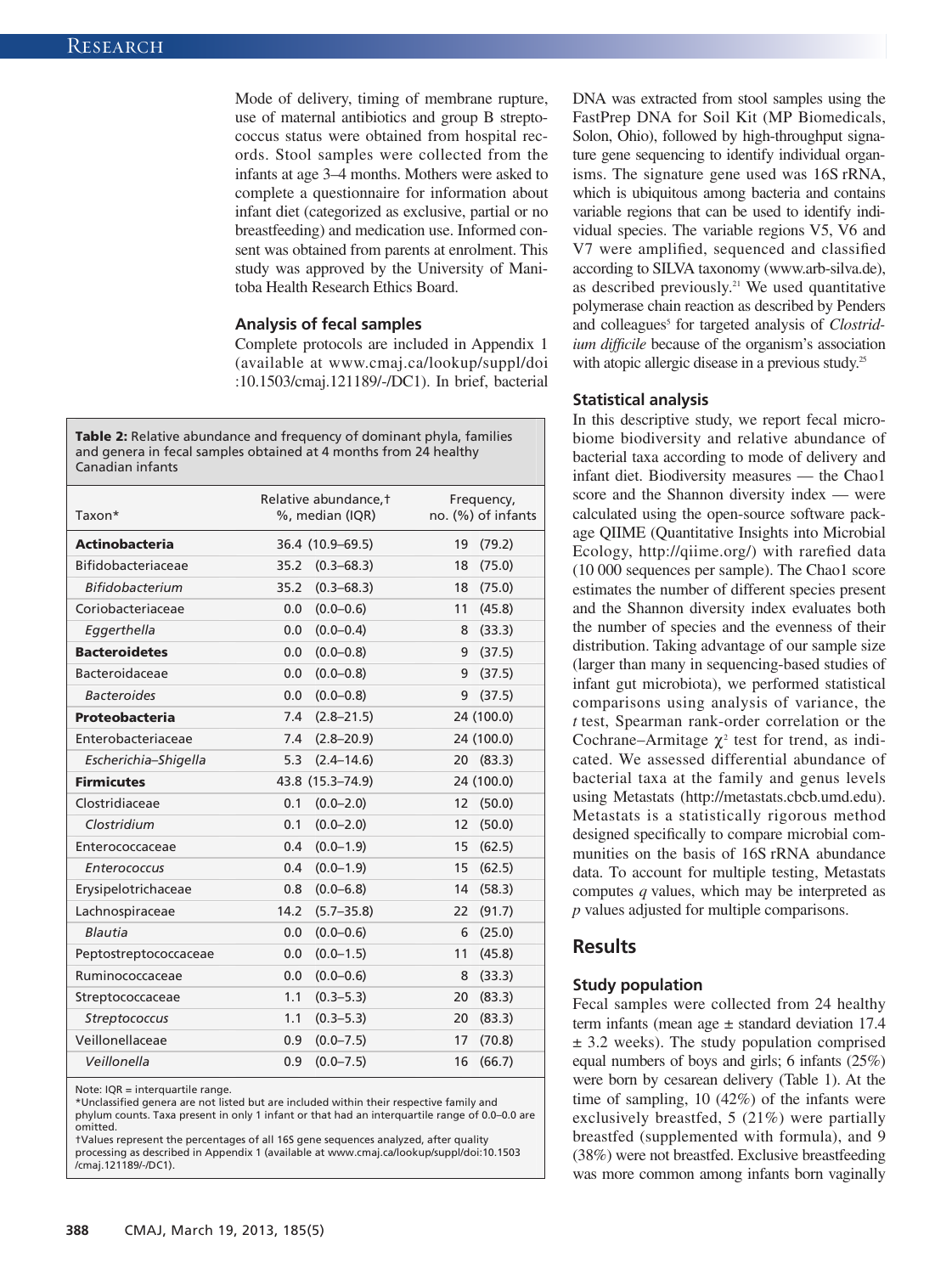than among those born by cesarean delivery (44% v. 33%). Of the mothers, 11 (46%) received antibiotics during pregnancy or at delivery, including 5 (28%) of the mothers who had a vaginal delivery and all of those who had cesarean delivery. Three infants received antibiotics directly.

#### **Profiles of gut microbiota**

The relative abundance of dominant bacterial phyla, families and genera for each infant is shown in Figure 1, with median values presented in Table 2. Fecal microbiota profiles were generally dominated by the phylum Actinobacteria (median 36.4%, with representation mainly by the genus *Bifidobacterium*) and Firmicutes (median 43.8%, with diverse representation from numerous genera). A strong negative correlation was observed between these dominant phyla (*r* = −0.92, *p* < 0.001). Bacteria in the phylum Proteobacteria were less abundant (median 7.4%)

| Table 3: Relative abundance of dominant phyla, families and genera in fecal samples, by mode of delivery and infant diet* |                                                    |                              |             |                                                          |                |           |  |
|---------------------------------------------------------------------------------------------------------------------------|----------------------------------------------------|------------------------------|-------------|----------------------------------------------------------|----------------|-----------|--|
|                                                                                                                           | Relative abundance, $\frac{1}{2}$ %, mean $\pm$ SE |                              |             | Relative abundance, # %, mean ± SE                       |                |           |  |
| Taxont                                                                                                                    | Vaginal delivery<br>$n = 18$                       | Cesarean delivery<br>$n = 6$ | p value     | Not breastfed<br><b>Breastfed</b><br>$n = 15$<br>$n = 9$ |                | p value   |  |
| <b>Actinobacteria</b>                                                                                                     |                                                    |                              |             |                                                          |                |           |  |
| Bifidobacteriaceae                                                                                                        | $36.6 \pm 7.8$                                     | $48.6 \pm 14.8$              | > 0.1       | $34.4 \pm 9.8$                                           | $42.8 \pm 9.4$ | > 0.1     |  |
| Bifidobacterium                                                                                                           | $36.6 \pm 7.8$                                     | $48.6 \pm 14.8$              | > 0.1       | $34.4 \pm 9.8$                                           | $42.8 \pm 9.4$ | > 0.1     |  |
| Coriobacteriaceae                                                                                                         | $1.8 \pm 0.9$                                      | $0.3 \pm 0.1$                | > 0.1       | $1.6 \pm 1.0$                                            | $1.3 \pm 0.9$  | > 0.1     |  |
| Eggerthella                                                                                                               | $0.5 \pm 0.3$                                      | $0.3 \pm 0.2$                | > 0.1       | $0.6 \pm 0.4$                                            | $0.4 \pm 0.2$  | > 0.1     |  |
| <b>Bacteroidetes</b>                                                                                                      |                                                    |                              |             |                                                          |                |           |  |
| Bacteroidaceae                                                                                                            | $1.0 \pm 0.4$                                      | $0.0 \pm 0.0$                | 0.03        | $0.7 \pm 0.4$                                            | $0.8 \pm 0.4$  | > 0.1     |  |
| <b>Bacteroides</b>                                                                                                        | $1.0 \pm 0.4$                                      | $0.0 \pm 0.0$                | $0.02$ §    | $0.7 \pm 0.4$                                            | $0.8 \pm 0.4$  | > 0.1     |  |
| Proteobacteria                                                                                                            |                                                    |                              |             |                                                          |                |           |  |
| Enterobacteriaceae                                                                                                        | $13.7 \pm 2.7$                                     | $6.2 \pm 3.1$                | > 0.1       | $9.5 \pm 2.6$                                            | $13.2 \pm 3.3$ | > 0.1     |  |
| Escherichia-Shigella                                                                                                      | $13.6 \pm 2.7$                                     | $1.0 \pm 0.7$                | $< 0.001$ § | $8.3 \pm 2.9$                                            | $11.8 \pm 3.4$ | > 0.1     |  |
| Pasteurellaceae                                                                                                           | $0.1 \pm 0.1$                                      | $0.6 \pm 0.6$                | > 0.1       | $0.0 \pm 0.0$                                            | $0.4 \pm 0.3$  | 0.04      |  |
| Haemophilus                                                                                                               | $0.1 \pm 0.1$                                      | $0.6 \pm 0.6$                | > 0.1       | $0.0 \pm 0.0$                                            | $0.4 \pm 0.3$  | 0.06      |  |
| <b>Firmicutes</b>                                                                                                         |                                                    |                              |             |                                                          |                |           |  |
| Clostridiaceae                                                                                                            | $2.8 \pm 2.0$                                      | $2.1 \pm 1.0$                | > 0.1       | $1.4 \pm 0.5$                                            | $3.4 \pm 2.3$  | > 0.1     |  |
| Clostridium                                                                                                               | $2.8 \pm 2.0$                                      | $2.1 \pm 1.0$                | > 0.1       | $1.4 \pm 0.5$                                            | $3.4 \pm 2.3$  | > 0.1     |  |
| Enterococcaceae                                                                                                           | $1.6 \pm 0.6$                                      | $0.9 \pm 0.8$                | > 0.1       | $1.8 \pm 0.9$                                            | $1.3 \pm 0.5$  | > 0.1     |  |
| <b>Enterococcus</b>                                                                                                       | $1.6 \pm 0.6$                                      | $0.9 \pm 0.8$                | > 0.1       | $1.8 \pm 0.9$                                            | $1.3 \pm 0.5$  | > 0.1     |  |
| Erysipelotrichaceae                                                                                                       | $4.6 \pm 2.0$                                      | $7.1 \pm 3.8$                | > 0.1       | $3.0 \pm 1.1$                                            | $6.6 \pm 2.8$  | > 0.1     |  |
| Lachnospiraceae                                                                                                           | $22.8 \pm 5.7$                                     | $19.5 \pm 6.3$               | > 0.1       | $33.1 \pm 8.9$                                           | $15.3 \pm 4.2$ | > 0.1     |  |
| Blautia                                                                                                                   | $2.2 \pm 1.4$                                      | $5.4 \pm 4.9$                | > 0.1       | $4.3 \pm 2.6$                                            | $2.1 \pm 2.0$  | > 0.1     |  |
| Coprococcus                                                                                                               | $0.9 \pm 0.7$                                      | $0.6 \pm 0.6$                | > 0.1       | $0.9 \pm 0.5$                                            | $0.8 \pm 0.8$  | > 0.1     |  |
| Peptostreptococcaceae                                                                                                     | $1.2 \pm 0.5$                                      | $1.2 \pm 0.7$                | > 0.1       | $2.9 \pm 0.8$                                            | $0.2 \pm 0.1$  | 0.0025    |  |
| Ruminococcaceae                                                                                                           | $0.7 \pm 0.3$                                      | $0.4 \pm 0.3$                | > 0.1       | $1.2 \pm 0.5$                                            | $0.2 \pm 0.2$  | 0.08      |  |
| Streptococcaceae                                                                                                          | $4.7 \pm 2.4$                                      | $8.7 \pm 6.8$                | > 0.1       | $3.0 \pm 1.1$                                            | $7.3 \pm 3.8$  | > 0.1     |  |
| Streptococcus                                                                                                             | $4.6 \pm 2.4$                                      | $8.7 \pm 6.8$                | > 0.1       | $3.0 \pm 1.1$                                            | $7.3 \pm 3.8$  | > 0.1     |  |
| Veillonellaceae                                                                                                           | $5.0 \pm 1.8$                                      | $3.6 \pm 2.0$                | > 0.1       | $3.6 \pm 2.2$                                            | $5.4 \pm 1.9$  | > 0.1     |  |
| Veillonella                                                                                                               | $5.0 \pm 1.8$                                      | $3.6 \pm 2.0$                | > 0.1       | $3.5 \pm 2.2$                                            | $5.3 \pm 1.9$  | > 0.1     |  |
| Verrucomicrobia                                                                                                           |                                                    |                              |             |                                                          |                |           |  |
| Verrucomicrobiaceae                                                                                                       | $0.6 \pm 0.6$                                      | $0.6 \pm 0.6$                | > 0.1       | $1.6 \pm 1.2$                                            | $0.0 \pm 0.0$  | $0.001$ § |  |
| Akkermansia                                                                                                               | $0.6 \pm 0.6$                                      | $0.6 \pm 0.6$                | > 0.1       | $1.6 \pm 1.2$                                            | $0.0 \pm 0.0$  | $0.001$ § |  |

Note: SE = standard error.

\*We assessed differential abundance of bacterial taxa using Metastats.

†Taxa were excluded from this analysis if they did not exceed 1% relative abundance in at least 1 sample or were not present in at least 3 infants.

‡Values represent the percentages of all 16S gene sequences analyzed, after quality processing as described in Appendix 1 (available at www.cmaj.ca/lookup /suppl/doi:10.1503/cmaj.121189/-/DC1).

§*p* < 0.05 after correction for multiple testing.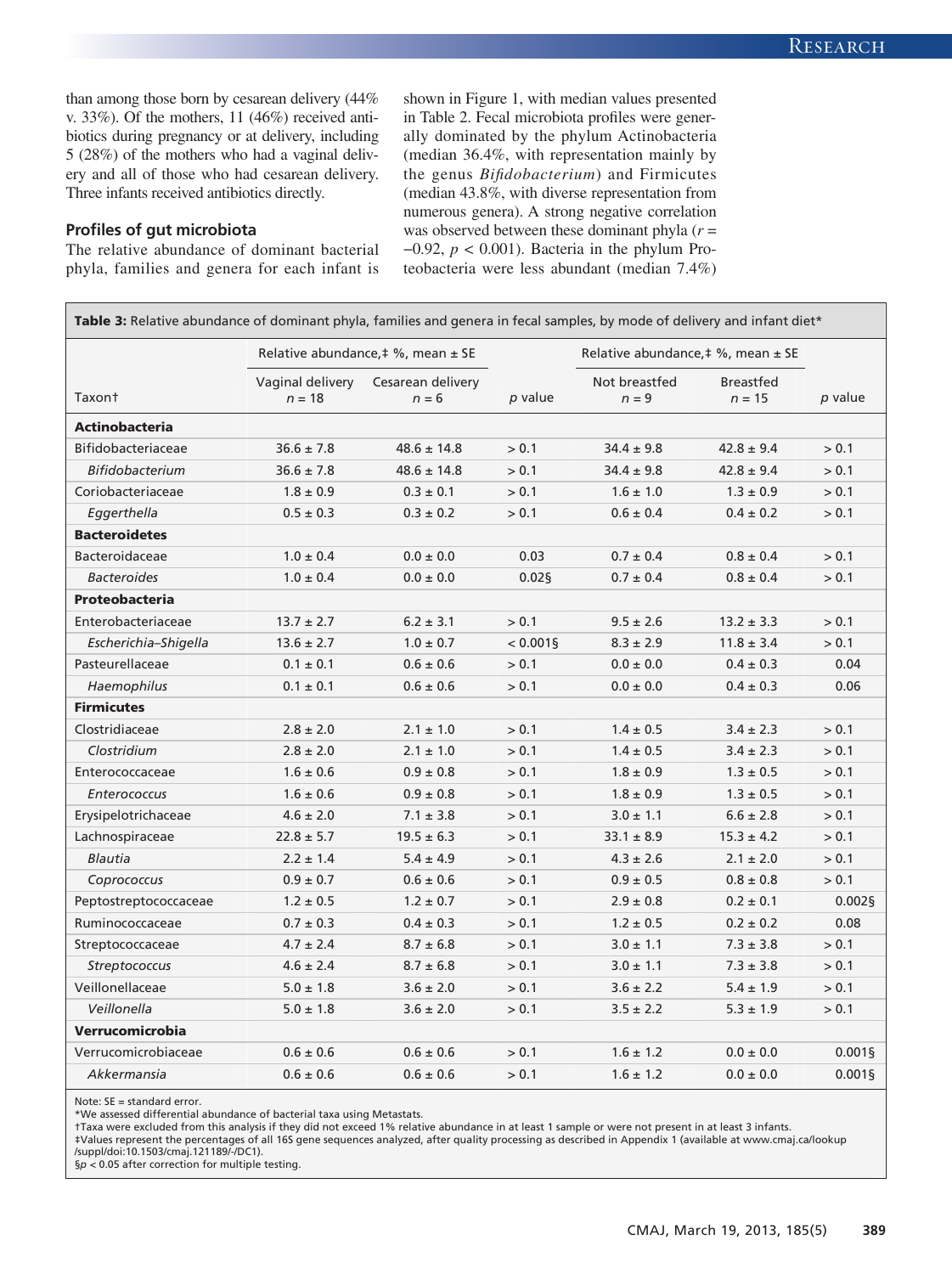but were present in all of the infants. In contrast, organisms in the phylum Bacteroidetes were detected in less than half (37.5%) of the study population; this phylum was absent from all infants born by cesarean delivery, regardless of breastfeeding status (Figure 1).

#### **Profiles of gut microbiota by mode of delivery and diet**

Despite high variability between infants, we were able to detect significant effects of mode of delivery and diet on the relative abundances of several bacterial taxa (Table 3). Compared with infants who were delivered vaginally, those born by cesarean delivery had bacterial communities with significantly lower abundances of *Escherichia– Shigella* ( $p < 0.001$ ,  $q = 0.001$ ) and an absence of *Bacteroides* (*p* = 0.02, *q* = 0.03).

Compared with infants who were breastfed, those who were not breastfed had bacterial communities with significantly higher abundances of the family Peptostreptococcaceae ( $p = 0.002$ ,  $q =$ 0.01) and the family Verrucomicrobiaceae (genus *Akkermansia*) ( $p = 0.001$ ,  $q = 0.01$ ). The prevalence of *C. difficile* (a member of the Peptostreptococcaceae family, not the Clostridiaceae family) was significantly lower among exclusively breastfed infants than among infants receiving formula (20% v. 71%,  $p = 0.01$ ); the prevalence did not differ by mode of delivery.

We did not conduct stratified comparisons of delivery mode by infant diet because of small group sizes. Because few infants received antibiotics, we were unable to test for direct effects of antibiotics. We detected no significant differences according to intrapartum exposure to antibiotics, although the genus *Blautia* tended to be overrepresented among exposed infants (data not shown).

Based on the results from dichotomous comparisons, we conducted follow-up analyses for 3 of



Figure 2: Association of infant gut microbiota with mode of delivery and diet. We performed statistical comparisons using Spearman rank correlation (A and B), nonparametric analysis of variance followed by the Dunn post hoc test for multiple comparisons (D and E) **and the Cochrane–Armitage** χ**<sup>2</sup> test for trend (C). NS = not significant.**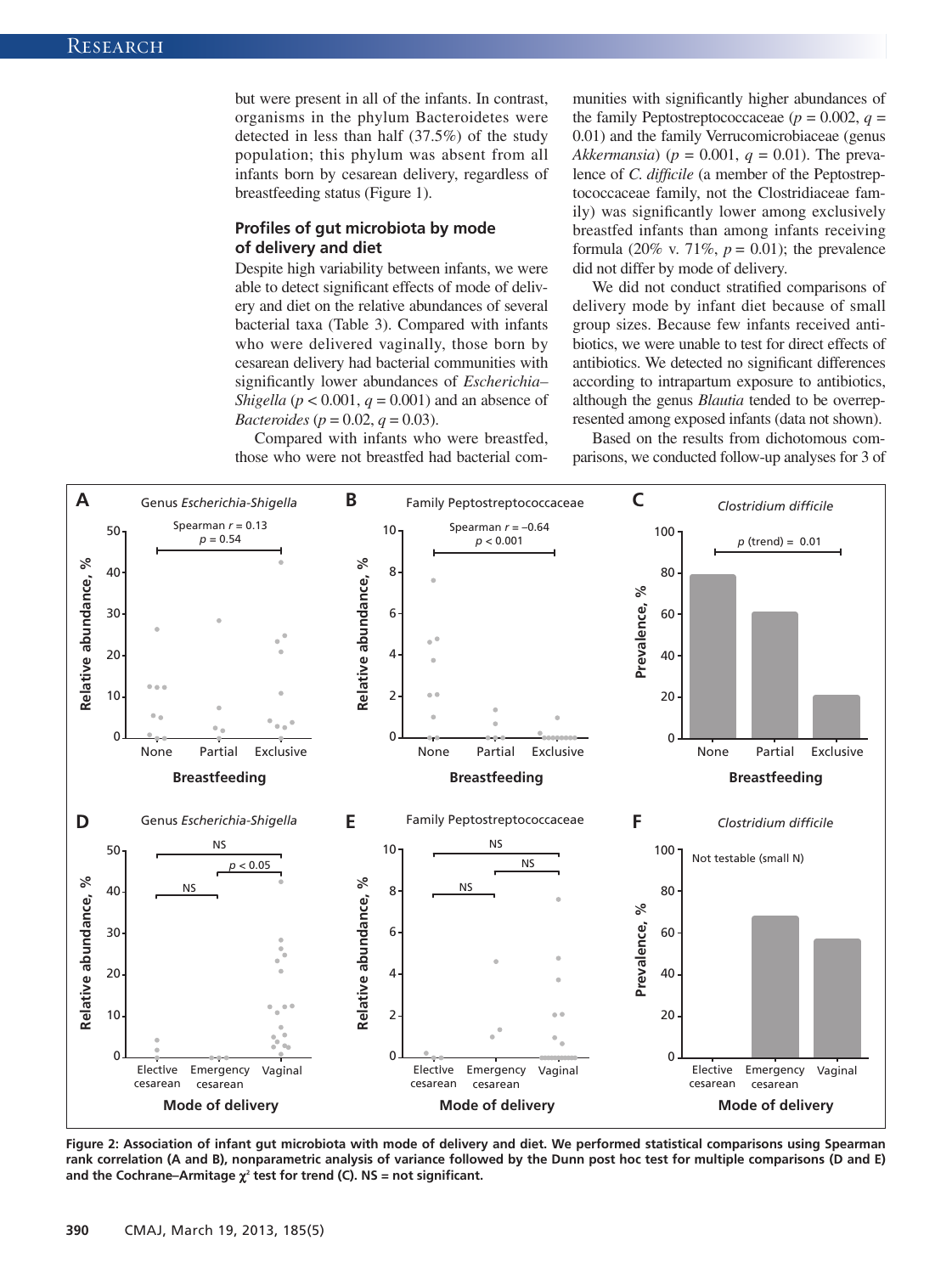the most differentially abundant taxa: Peptostreptococcaceae, *Escherichia–Shigella* and *C. difficile* (Figure 2). Exposure groups were subcategorized, with diet classified as partial, exclusive or no breastfeeding, and mode of delivery classified as vaginal, emergency cesarean or elective cesarean. Trend testing indicated that exclusivity of breastfeeding was negatively correlated with the relative abundance of Peptostreptococcaceae (Spearman *r* = −0.64, *p* < 0.001) and prevalence of *C. difficile* ( $p$  for trend = 0.01). Three-group comparisons revealed that the *Escherichia–Shigella* lineage was underrepresented in the elective and emergency cesarean groups, attaining statistical significance in the latter compared with vaginal delivery  $(p < 0.05)$ . Consistent with the dichotomous comparisons, there was no diet-associated trend in the relative abundance of *Escherichia– Shigella* and no differences associated with mode of delivery for Peptostreptococcaceae.

#### **Richness and diversity**

Overall, the mean rarefied Chao1 score for species richness was 12.0 (range 3–22). The mean Shannon diversity index was 1.38, ranging from 0.17 to 2.36 (Table 4). Formula-fed infants had increased richness compared with breastfed infants ( $p = 0.006$ ) and tended to have higher diversity. When classified by mode of delivery, infants born by elective cesarean delivery had the lowest richness and diversity.

Certain taxa were correlated with bacterial richness and diversity. The relative abundance of Peptostreptococcaceae was positively correlated with both richness ( $r = 0.52$ ,  $p = 0.01$ ) and diversity (*r* = 0.50, *p* = 0.01). The *Escherichia– Shigella* abundance was negatively correlated with richness ( $r = -0.41$ ,  $p < 0.05$ ), and the genus *Bifidobacterium* was negatively correlated with diversity  $(r = -0.57, p = 0.004)$ . These and other correlations are shown in Table 5.

## **Interpretation**

Using new high-throughput gene sequencing technology, we have characterized the gut microbiota of healthy term infants and reported differences according to mode of delivery and infant diet. The infants included in our study were part of the CHILD national birth cohort. With its population-based sample and detailed exposure assessments, this cohort is an ideal platform from

| Table 4: Richness and diversity of fecal microbiota in infants, by early-life exposures |                   |                                   |          |                                    |          |  |  |
|-----------------------------------------------------------------------------------------|-------------------|-----------------------------------|----------|------------------------------------|----------|--|--|
| Exposure                                                                                | No. of<br>infants | Richness score,*<br>$mean \pm SD$ | p valuet | Diversity index,*<br>$mean \pm SD$ | p valuet |  |  |
| <b>Overall</b>                                                                          | 24                | $12.0 \pm 5.0$                    |          | $1.38 \pm 0.53$                    |          |  |  |
| <b>Sex</b>                                                                              |                   |                                   |          |                                    |          |  |  |
| Female                                                                                  | 12                | $12.1 \pm 5.0$                    | 0.9      | $1.37 \pm 0.53$                    | 0.9      |  |  |
| Male                                                                                    | 12                | $11.9 \pm 5.1$                    |          | $1.40 \pm 0.56$                    |          |  |  |
| <b>Mode of delivery</b>                                                                 |                   |                                   |          |                                    |          |  |  |
| Vaginal                                                                                 | 18                | $11.2 \pm 4.4$                    | 0.007    | $1.33 \pm 0.49$                    | 0.06     |  |  |
| Emergency cesarean                                                                      | 3                 | $19.7 \pm 3.2$                    |          | $2.02 \pm 0.48$                    |          |  |  |
| Elective cesarean                                                                       | 3                 | $9.3 \pm 1.5$                     |          | $1.09 \pm 0.47$                    |          |  |  |
| <b>Receipt of antibiotics</b>                                                           |                   |                                   |          |                                    |          |  |  |
| <b>No</b>                                                                               | 19                | $11.5 \pm 4.9$                    | 0.8      | $1.34 \pm 0.55$                    | 0.6      |  |  |
| Yes                                                                                     | 3                 | $10.7 \pm 3.8$                    |          | $1.52 \pm 0.53$                    |          |  |  |
| At 2 d (infant D)                                                                       | $\mathbf{1}$      | 15                                |          | 1.99                               |          |  |  |
| At 6 wk (infant U)                                                                      | $\mathbf{1}$      | 9                                 |          | 0.95                               |          |  |  |
| At 3 mo (infant $X$ )                                                                   | 1                 | 8                                 |          | 1.62                               |          |  |  |
| Diet at 4 mo                                                                            |                   |                                   |          |                                    |          |  |  |
| <b>Exclusively breastfed</b>                                                            | 10                | $9.0 \pm 4.1$                     | 0.006    | $1.19 \pm 0.51$                    | 0.1      |  |  |
| Partially breastfed                                                                     | 5                 | $12.6 \pm 5.3$                    |          | $1.42 \pm 0.64$                    |          |  |  |
| Not breastfed                                                                           | 9                 | $15.0 \pm 4.0$                    |          | $1.58 \pm 0.47$                    |          |  |  |

Note: SD = standard deviation.

\*Richness was measured with the Chao1 score, which estimates the number of different species present. Diversity was measured with the Shannon diversity index, which evaluates both the number of species and the evenness of their distribution. †Two-tailed Student *t*-test or analysis of variance, with trend test for diet groups.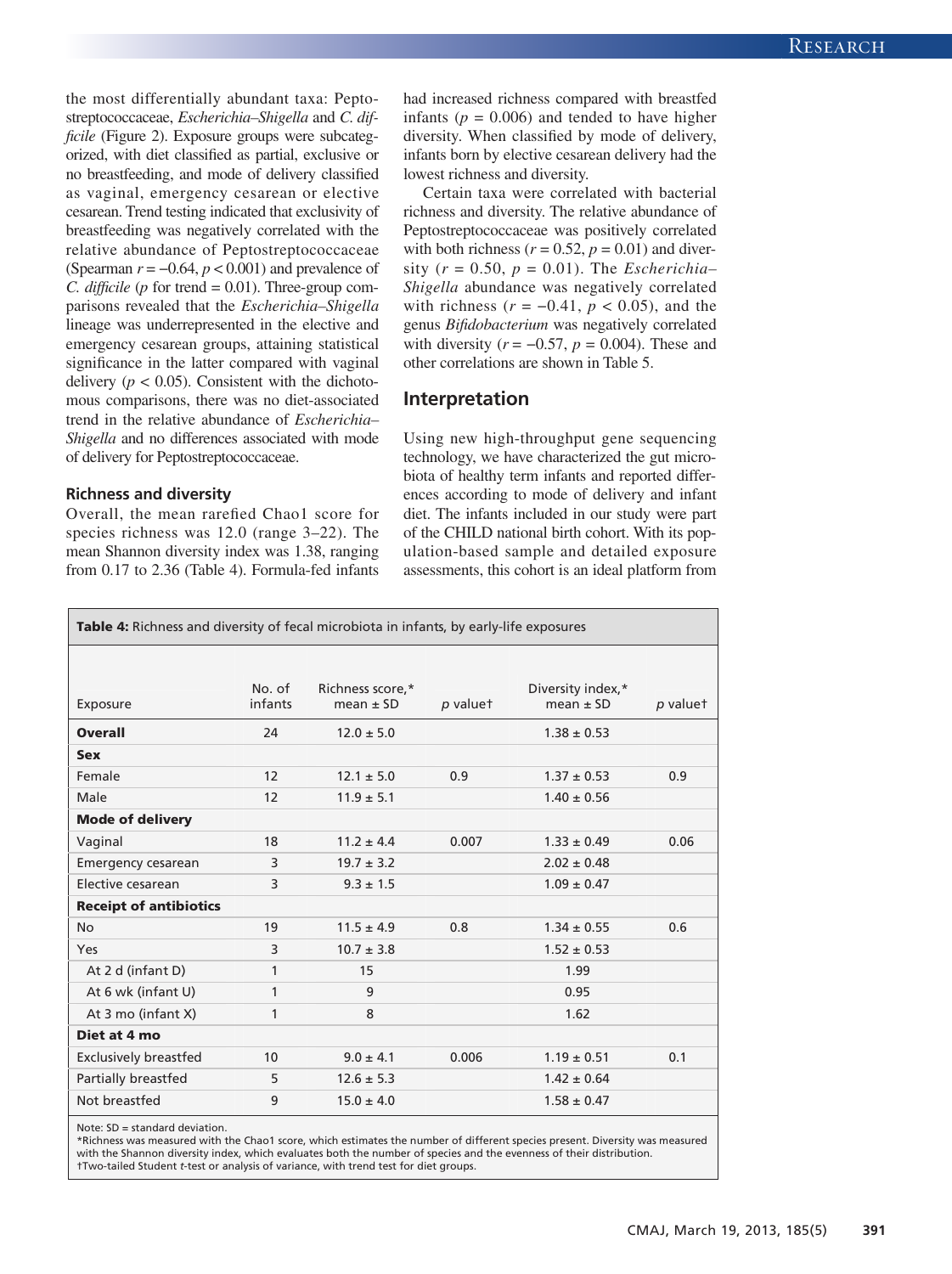which to study the early-life development of the gut microbiota. Our study addresses an important knowledge gap, since the infant gut microbiota has rarely been characterized with sequencing methods that provide sufficient coverage of the entire bacterial community. <sup>3</sup> Our findings are particularly timely given the recent affirmation of the gut microbiota as a "super organ" with diverse roles in health and disease, <sup>1</sup> and the increasing concern over rising rates of cesarean delivery and insufficient exclusive breastfeeding in Canada. 9,10

Influenced by a variety of early-life exposures, the infant gut microbiota plays a crucial role in lifelong health (Figure 3). Our current findings illustrate how this essential microbial community is modified by mode of delivery and infant diet.

We identified several groups of intestinal bacteria that were differentially represented in infants

| relative abundance of dominant phyla, families and genera |                  |         |                        |         |  |  |  |
|-----------------------------------------------------------|------------------|---------|------------------------|---------|--|--|--|
|                                                           | <b>Richnesst</b> |         | Diversity <sup>+</sup> |         |  |  |  |
| Taxon*                                                    | Spearman r       | p value | Spearman r             | p value |  |  |  |
| <b>Actinobacteria</b>                                     | 0.04             | > 0.1   | $-0.56$                | 0.005   |  |  |  |
| Bifidobacteriaceae                                        | 0.07             | > 0.1   | $-0.57$                | 0.004   |  |  |  |
| Bifidobacterium                                           | 0.07             | > 0.1   | $-0.57$                | 0.004   |  |  |  |
| Coriobacteriaceae                                         | 0.32             | > 0.1   | 0.06                   | > 0.1   |  |  |  |
| Eggerthella                                               | 0.44             | 0.03    | 0.11                   | > 0.1   |  |  |  |
| <b>Bacteroidetes</b>                                      | 0.98             | > 0.1   | $-0.03$                | > 0.1   |  |  |  |
| Bacteroidaceae                                            | 0.10             | > 0.1   | $-0.03$                | > 0.1   |  |  |  |
| <b>Bacteroides</b>                                        | 0.10             | > 0.1   | $-0.03$                | > 0.1   |  |  |  |
| Proteobacteria                                            | $-0.43$          | 0.03    | $-0.12$                | > 0.1   |  |  |  |
| Enterobacteriaceae                                        | $-0.43$          | 0.03    | $-0.12$                | > 0.1   |  |  |  |
| Escherichia-Shigella                                      | $-0.41$          | 0.05    | $-0.25$                | > 0.1   |  |  |  |
| <b>Firmicutes</b>                                         | 0.19             | > 0.1   | 0.60                   | 0.002   |  |  |  |
| Clostridiaceae                                            | 0.14             | > 0.1   | 0.51                   | 0.01    |  |  |  |
| Clostridium                                               | 0.14             | > 0.1   | 0.51                   | 0.01    |  |  |  |
| Enterococcaceae                                           | $-0.08$          | > 0.1   | 0.11                   | > 0.1   |  |  |  |
| Enterococcus                                              | $-0.08$          | > 0.1   | 0.11                   | > 0.1   |  |  |  |
| Erysipelotrichaceae                                       | 0.37             | 0.07    | 0.39                   | 0.06    |  |  |  |
| Lachnospiraceae                                           | 0.41             | 0.05    | 0.50                   | 0.01    |  |  |  |
| Blautia                                                   | 0.44             | 0.03    | 0.32                   | > 0.1   |  |  |  |
| Peptostreptococcaceae                                     | 0.52             | 0.01    | 0.50                   | 0.01    |  |  |  |
| Ruminococcaceae                                           | 0.59             | 0.002   | 0.55                   | 0.01    |  |  |  |
| Streptococcaceae                                          | $-0.01$          | > 0.1   | 0.25                   | > 0.1   |  |  |  |
| Streptococcus                                             | $-0.01$          | > 0.1   | 0.25                   | > 0.1   |  |  |  |
| Veillonellaceae                                           | 0.04             | > 0.1   | 0.61                   | 0.002   |  |  |  |
| Veillonella                                               | $-0.01$          | > 0.1   | 0.55                   | 0.01    |  |  |  |
|                                                           |                  |         |                        |         |  |  |  |

**Table 5:** Correlation of richness and diversity of fecal microbiota with

\*Taxa present in only 1 infant or that had an interquartile range for relative abundance of 0.0–0.0 are omitted.

†Richness was measured with the Chao1 score, which estimates the number of different species present. Diversity was measured with the Shannon Diversity Index, which evaluates both the number of species and the evenness of their distribution.

born by cesarean delivery. Most striking, the *Escherichia–Shigella* lineage was underrepresented, which is consistent with a previous culture-based study that reported delayed colonization by *E. coli*. <sup>24</sup> Also consistent with that report, we found that the phylum Bacteroidetes was undetectable in infants born by cesarean delivery. However, contrary to previous studies,<sup>5,24</sup> we did not observe strong differences by mode of delivery in the prevalence of *C. difficile* or the relative abundances of *Bifidobacterium* or *Clostridium*.

Bacterial richness and diversity were lowest among infants born by elective cesarean delivery and highest among those born by emergency cesarean delivery. Although based on a small number of infants, these findings suggest that colonization of the infant gut may be affected differently by elective versus emergency cesarean delivery. Further research is warranted to determine whether these differences are related to feeding, antibiotics or perhaps "partial" microbial exposure during emergency cesarean delivery following membrane rupture.

Consistent with previous studies, <sup>22</sup> our study detected lower bacterial richness and diversity in infants who were breastfed. This association is generally attributed to unique oligosaccharides found in breast milk, which serve as selective metabolic substrates for a limited number of gut microbes. <sup>28</sup> We identified 2 bacterial families that were significantly overrepresented in the infants not receiving breast milk: Peptostreptococcaceae and Verrucomicrobiaceae. The family Peptostreptococcaceae includes *C. difficile,* a pathogen associated with enteric and atopic disease. <sup>25</sup> This pathogen is more commonly detected in formulafed than in breastfed infants, <sup>5</sup> as was confirmed by our findings. We did not detect differential representation of the genus *Bifidobacterium* according to infant diet, as others have reported.<sup>22,23</sup>

It has been debated whether microbiota richness and diversity are clinically significant measures, or whether the prevalence of specific "beneficial" organisms is more important. We found the relative abundances of certain bacteria to be correlated with overall microbiota richness and diversity. These correlations were positive in some cases and negative in others, illustrating the complexity of this microbial ecosystem and reflecting possible symbiosis or competition between species. Further research is required to disentangle the biological relevance of individual organisms from that of more global diversity index measures.

Finally, similar to other sequencing-based studies,<sup>18,26</sup> we observed high variability of gut microbiota between infants. This finding concurs with previous reports in which gut microbiota profiles varied widely in the first year of life,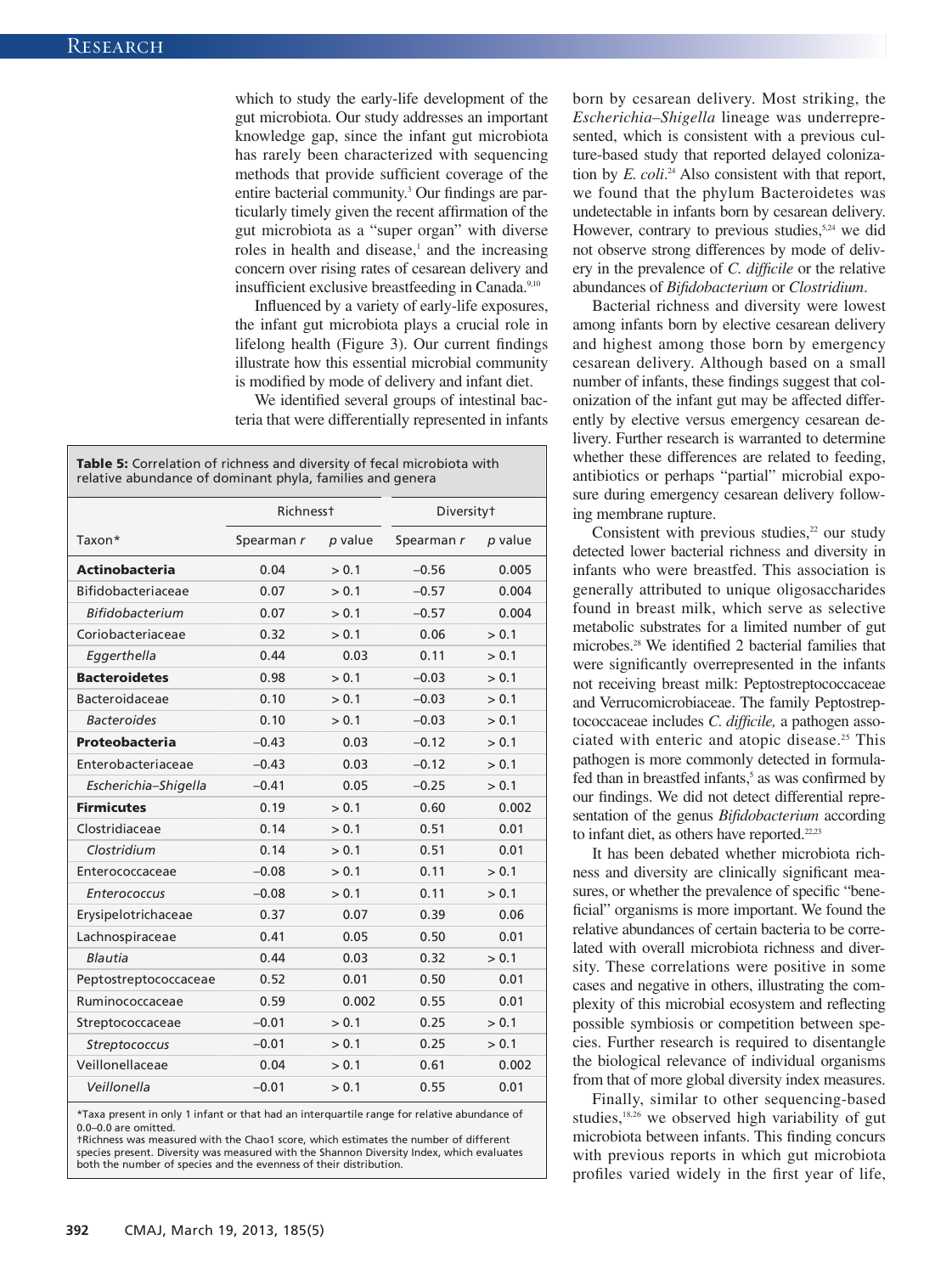

Figure 3: Exposures in early life, infant gut microbiota and future health. Colonization of the infant intestine is influenced by various factors.<sup>4,5,14,22,23</sup> The resulting gut microbiota contributes to the development of **the immune system, intestinal homeostasis and host metabolism. 1,2 Disruption of the gut microbiota is associated with a growing number of diseases. 1,4,17–19,24–27**

before eventually converging toward a more stable and adult-like microbiota. <sup>23</sup> As others have reported, <sup>29</sup> we detected a predominance of the genus *Bifidobacterium* in the gut microbiota of many infants. However, in our cohort, some profiles were dominated by Firmicutes, and several contained no *Bifidobacterium* species at all.

#### **Strengths and limitations**

The major strength of our study is the application of new high-throughput gene sequencing technology to characterize the gut microbiota of healthy infants. Our sample is representative of the Canadian infant population, with 25% born by cesarean delivery and 42% fed by exclusive breastfeeding at 4 months of age (national averages are 27% and 43%, respectively).<sup>10,30</sup>

The study was limited by a lack of longitudinal data and insufficient power for detecting differences according to antibiotic use, type of cesarean delivery or brand of infant formula. Also, we could not assess interactions between exposure variables, which are frequently inter-related (cesarean delivery is typically accompanied by prophylactic use of antibiotics and can affect breastfeeding success). In the years ahead, these deficiencies will be addressed by our ongoing analysis within the CHILD cohort, where longitudinal sampling of more than 2000 infants is anticipated and multivariable analyses will be possible. In the meantime, our subsample of 24 infants is relatively large among studies of infant gut microbiota, many of which have included fewer than 15 infants.<sup>18,22,23,29</sup>

#### **Conclusion**

The findings of this study advance our understanding of the gut microbiata of healthy infants

and illustrate how this essential microbial community can be influenced by parent and physician decisions regarding mode of delivery and infant diet.

Still, much needs to be learned about the determinants of the infant gut microbiota and associated health outcomes. First, what constitutes a healthy or "ideal" microbiota? Are bacterial richness and diversity fundamentally important, or is it more critical to acquire specific bacteria in a particular combination? Second, what additional factors drive the colonization of the infant gut? Existing studies have rarely addressed the role of family structure, maternal diet, infections during infancy or the physical environment (e.g., pets and household chemicals). Finally, how does early establishment of the gut microbiota influence health and disease later in childhood? Recent reports have linked infant gut microbiota with subsequent development of atopic disease and obesity. 24–27 We ultimately plan to explore all of these associations by leveraging the comprehensive exposure assessments and clinical outcome measurements in the CHILD national birth cohort. Our current results will inform these and other investigations of the infant gut microbiota, which together hold immense potential for advancing our knowledge of the human microbiome and its role in health and disease.

#### **References**

- 1. Young VB. The intestinal microbiota in health and disease. *Curr Opin Gastroenterol* 2012;28:63-9.
- 2. Maynard CL, Elson CO, Hatton RD, et al. Reciprocal interactions of the intestinal microbiota and immune system. *Nature* 2012;489:231-41.
- 3. Fouhy F, Ross RP, Fitzgerald G, et al. Composition of the early intestinal microbiota: knowledge, knowledge gaps and the use of